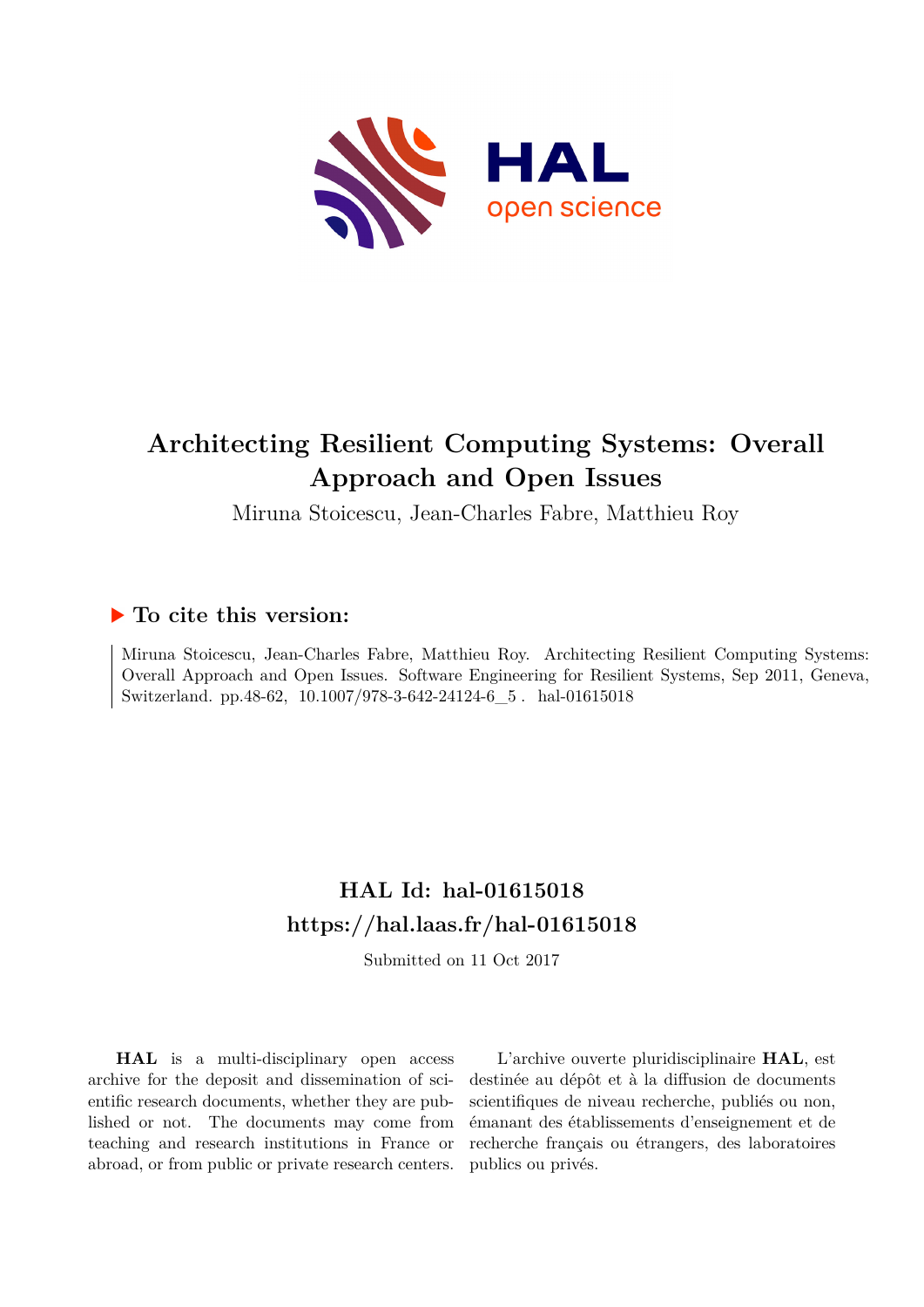# Architecting Resilient Computing Systems: Overall Approach and Open Issues<sup>\*</sup>

Miruna Stoicescu, Jean-Charles Fabre, and Matthieu Roy

CNRS ; LAAS ; 7 avenue du colonel Roche, F-31077 Toulouse , France Universit´e de Toulouse ; UPS, INSA, INP, ISAE ; UT1, UTM, LAAS

Abstract. Resilient systems are expected to continuously provide trustworthy services despite changes in the environment or in the requirements they must comply with. In this paper, we focus on a methodology to provide adaptation mechanisms meant to ensure dependability while coping with various modifications of applications and system context. To this aim, we propose a representation of dependability-related attributes that may evolve during the system's lifecycle, and show why this representation is useful to provide adaptation of dependability mechanisms at runtime.

#### 1 Introduction

One of the main challenges nowadays, as stated by IBM in The Vision of Autonomic Computing [12], is managing systems for which the total cost of ownership is ever-increasing as they continuously evolve. The solution to this problem would be for such systems to become autonomous, to a certain extent, and no longer depend on humans for performing basic management tasks.

Autonomic Computing is also enticing for ubiquitous systems based on technologies such as Wireless Sensor Networks. The aim of Autonomic Computing is described in [22] as addressing "today's concerns of complexity and total cost of ownership while meeting tomorrow's needs for pervasive and ubiquitous computation and communication".

Our current work shares this vision while adding a fault tolerance axis. A self-healing system is able to identify when its behaviour deviates from the expected one and to reconfigure in order to correct the deviation. We understand a self-healing system as a context-aware fault tolerant system. To ensure a safe adaptation, a validation step has to be added to this scheme, guaranteeing safety during any reconfiguration. More precisely, we define the dynamic adaptation, or self-healing, process as a two-step permanent loop consisting of a monitoring service and an adaptation engine. The monitoring service is in charge of observing the system, measuring certain parameters and resource properties and informing the adaptation engine. The latter must analyze the values, compare the observed behaviour to the expected one, decide if an adaptation is needed, choose a reconfiguration strategy and apply it.

<sup>?</sup> This work is supported by ANR, contract ANR-BLAN-SIMI10-LS-100618-6-01.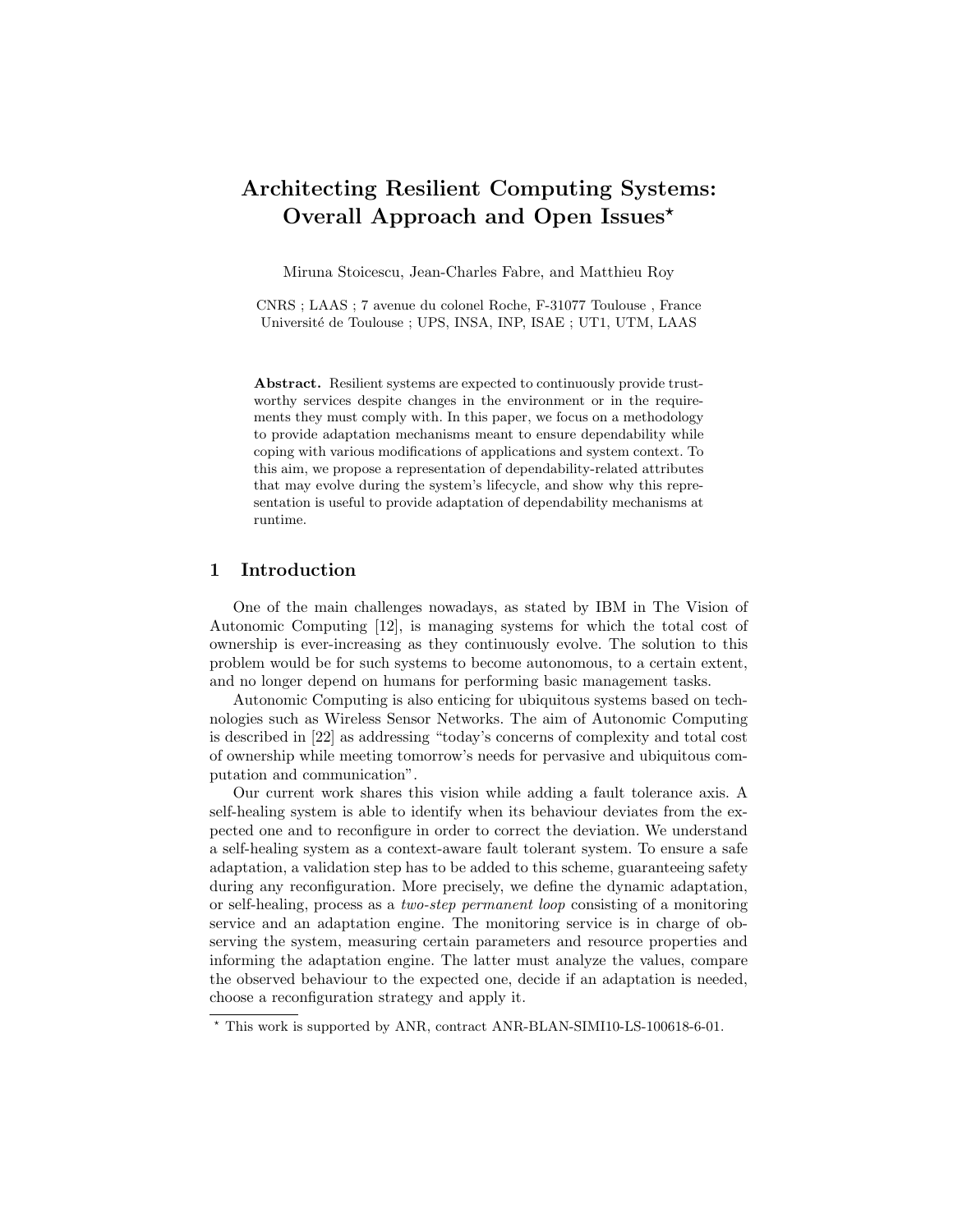Our aim is to develop a method to define fault tolerant applications and to adapt them during the system's lifetime. The basic idea is to break them down into fine-grained components and to minimize the modification to be performed to update the fault tolerance mechanisms with respect to operational conditions.

This paper presents on-going work on a methodology for developing resilient applications for systems ranging from workstations to smart sensors. These applications are context-aware and must be able to adapt their fault tolerance mechanisms as a consequence of changes in their requirements and/or the environment. The rest of this paper is organized as follows: Section 2 gives our view on this matter and a representation of the problem, Section 3 thoroughly describes our approach, Section 4 presents our work plan, Section 5 presents a case study, Section 6 presents related works and finally, in Section 7 we give the concluding remarks.

#### 2 Problem Statement

The evolution of systems may have an impact on dependability, i.e., various changes may invalidate some dependability properties and thus call for new solutions. In our work, we consider that any application is attached to one or several fault tolerance mechanisms (FTMs). Among the evolution scenarios that can occur during the operational life of a fault-tolerant application, we focus on those that may have an impact on the FTMs.

Beforehand, we define a frame of reference as a 3-axis space, each axis representing multiple variables, namely application assumptions, fault tolerance requirements, and system resources. A fault tolerant application may evolve in this space during the lifetime of a system due to:

- changes in the application assumptions which influence the choice of the fault tolerance mechanism,
- changes in the fault tolerance requirements,
- changes in the system resources (e.g., number of processors, memory resources, network bandwidth).

The essence of a *resilient application* [14] lies in the fact that when faced with any of these changes or with a combination of them, it must adapt itself while ensuring the observance of the dependability criteria. The 3-axis space gives an idea of the change model that we consider.

In Fig. 1, a cloud represents an application attached to a FTM. For a given application, each cloud represents a region in this 3-axis space. We view the evolution of a system during its operational life as a trajectory in a space characterized by the parameters which can cause the aforementioned evolution. The three evolution scenarios can be aggregated into this frame of reference for this space, the three axes being: the application assumptions (i.e., whether it is deterministic or not), the fault tolerance requirements (i.e., the fault model) and the current system resources.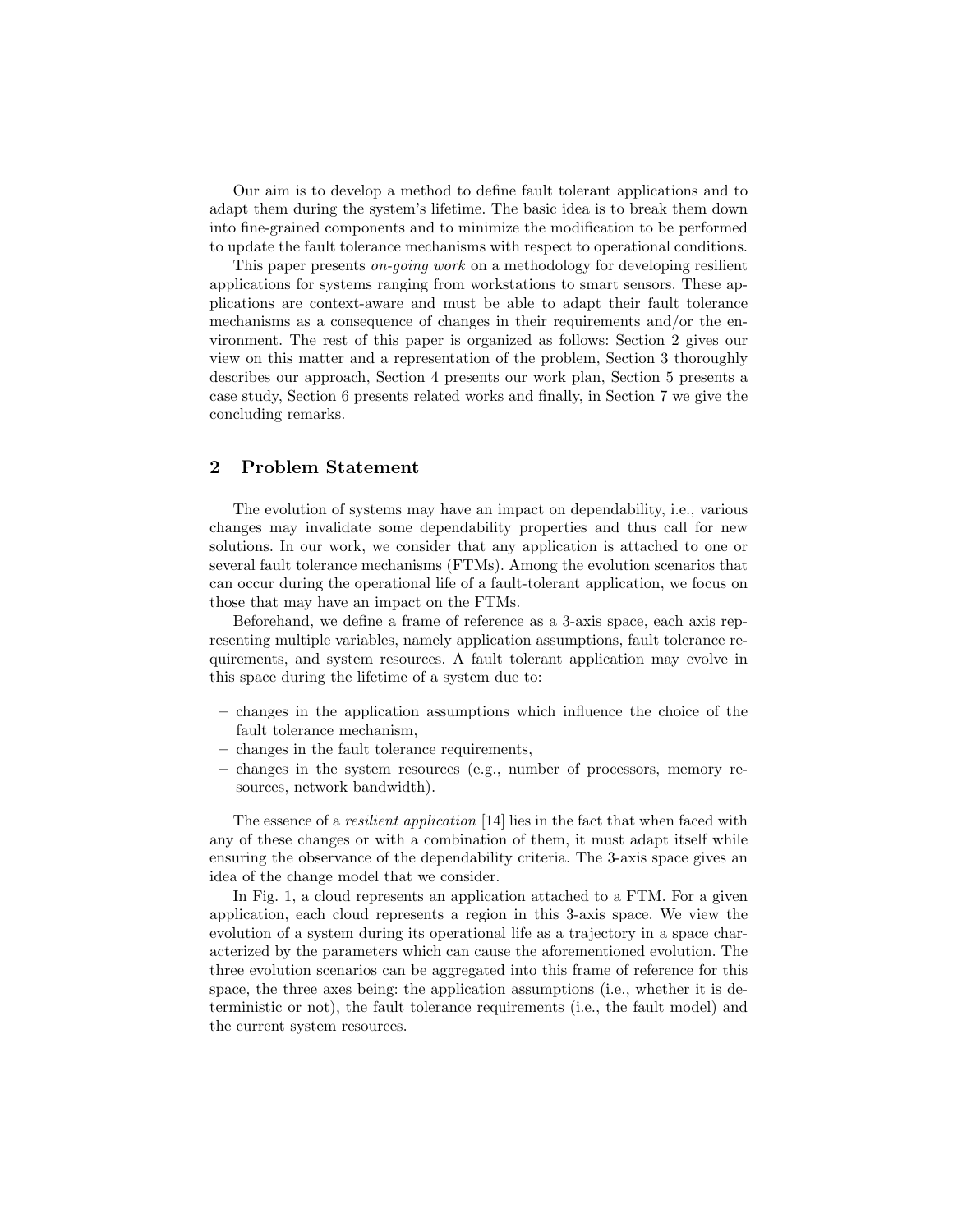

Fig. 1. Context-aware fault tolerant computing

It is the responsibility of the designer of the system to design the set of FTMs and foresee all possible evolutions and changes of the system, so that the trajectory it follows during its operational life is entirely covered by FTMs. We claim that a system's evolution can be represented in this vector space as shown in Fig. 1. The combination of these three types of information indicates the most convenient FTM to use. A solution in this space addresses a specific fault model, relies on some specific application assumptions and has a cost determined by a function with multiple resource parameters.

Given this frame of reference, we consider that each FTM covers a certain region of space as shown in Fig. 1. Obviously, the regions associated to different FTMs may partially overlap. To link the system's current state with this representation, a monitor keeps track of changes in terms of the three axes and allows placing the system status in a certain region of this space, which, by hypothesis, is covered by at least one FTM.

Once our view of the problem stated, a certain number of issues arise, such as: how do we associate FTMs with the combination of the three measures? how do we describe these FTMs in a way which allows us to change them dynamically? how do we actually perform the transition from one FTM to another? The following sections present our view on these matters.

## 3 Our Approach

The work reported in this paper is based on former work carried out on resilient computing at LAAS. We investigated the on-line adaptation of componentbased FTMs (primary-bakup and semi-active replication) and applied it to an automatic control application (an inverse pendulum control system located on a cart). The modeling of FTMs using Petri nets was used to control their execution and to synchronize the adaptation, i.e. the change of mechanisms. An interesting point was the analysis and the definition of suitable adaptation states for performing the adaptation in a consistent manner. A full account of this work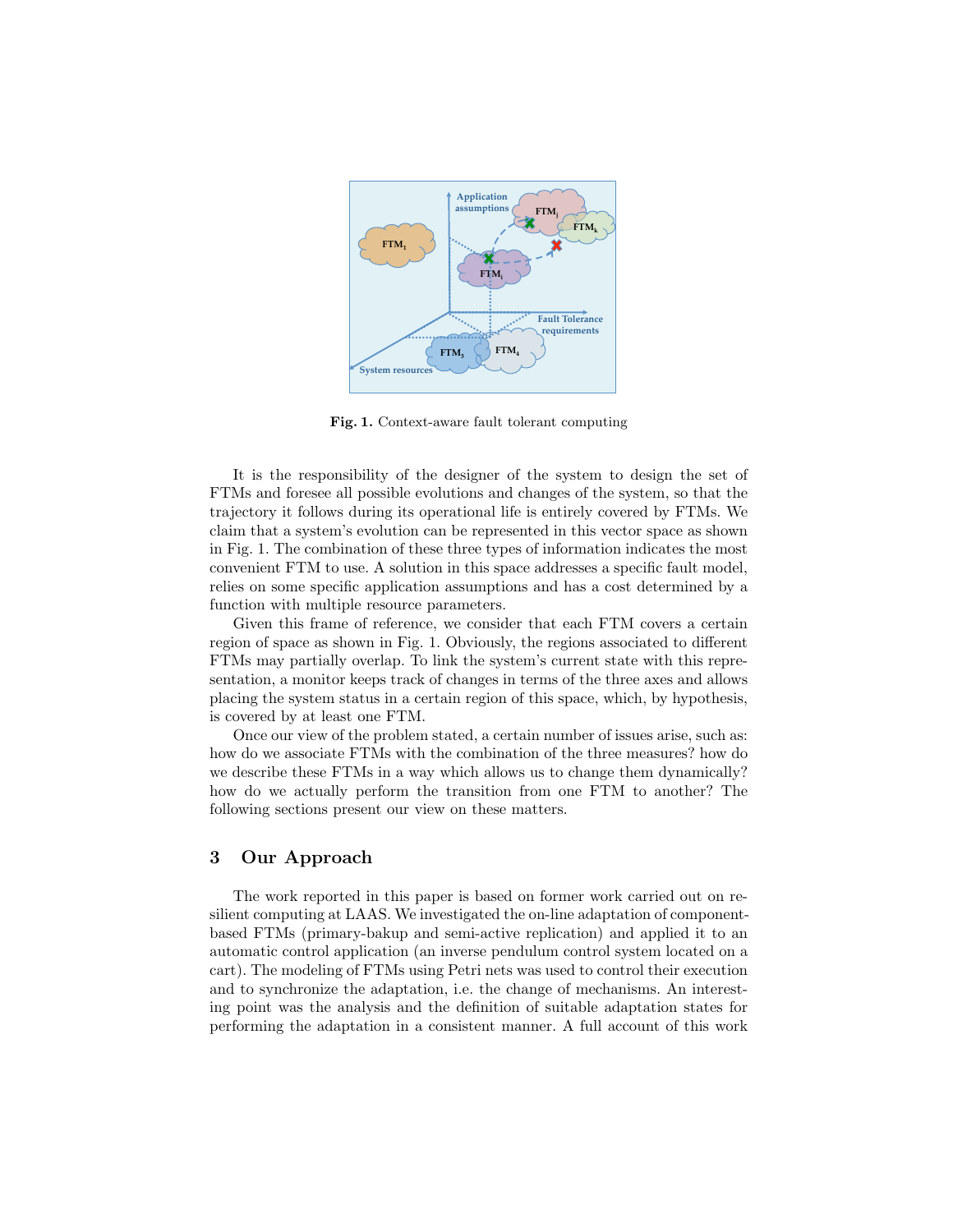can be found in [8]. Another aspect of the work was the monitoring of timed properties of real-time applications, using Timed Automata. A monitor checking behavioural and timing properties was developed and implemented in Xenomai. Such a monitoring system was used to provide early error detection for fault tolerance strategies (see [9]). The approach proposed in this paper is based on the lessons learnt from these works and tries to define a whole development and runtime process to address the problem of dependable systems evolution.

Separation of concerns is a generally accepted idea for introducing FTMs in an application in a flexible way which allows subsequent modification and reuse. Based on the principle of behavioural reflection [16], we describe our approach using reflective component models (see Section 4.3). According to these principles, software architectures consist of two abstraction levels where the base level provides the required functionalities and the top level contains the FTM(s) [7]. As we target the adaptation of FTMs, we must manage the dynamics of the top level, which can have two causes:

- The application level remains unchanged but the FTM must be modified either because the fault model changes or because an event in the environment, such as resource availability, makes it unsuitable or, at least, non-optimal from a performance viewpoint.
- Changes in the top level are indirectly triggered by modifications in the application level which make the FTM unsuitable. In this case both levels are modified.

In order to achieve the adaptation of the FTMs in both scenarios, we build on the representation from the previous section and refine it in three steps.



Fig. 2. The architecture of a reconfigurable fault tolerant application

Fig. 2 shows the "big picture" of the system architecture that we target. Based on a CBSE middleware, we develop a self-healing middleware populated with design patterns for fault tolerance and key services:

– a FTM repository in charge of storing the descriptions of FTMs in the form of component-based software architectures (see Section 4.2),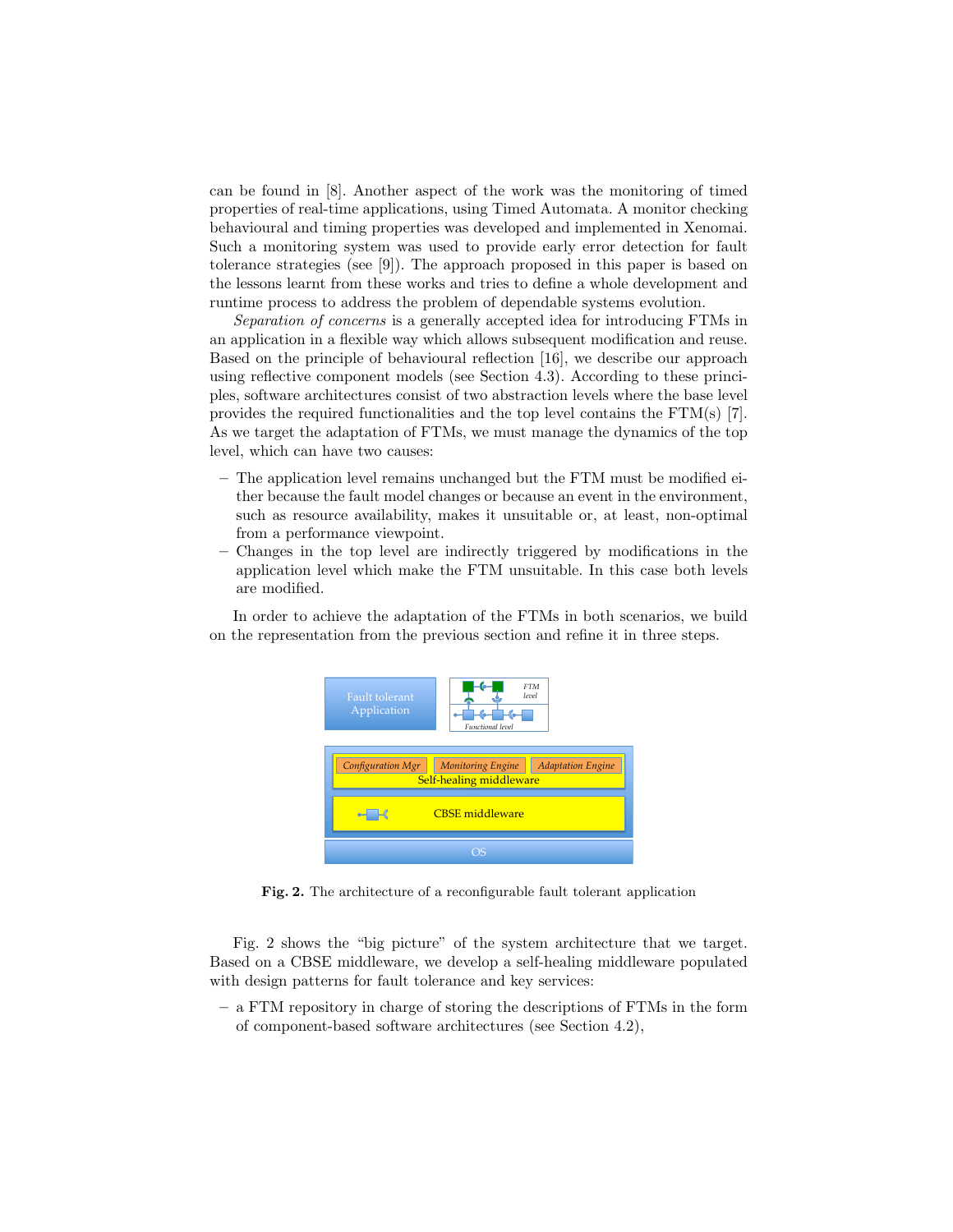- a monitoring engine in charge of observing changes in the available system resources detailed in the next section,
- an adaptation engine in charge of performing the actual modifications on the FTMs for executing the necessary transitions.

#### 3.1 Description of the frame of reference

The three parameters labeling our axes are actually multidimensional vectors but for the sake of visibility we have chosen an elementary representation.

- The fault tolerance requirements are part of the non-functional specifications of an application. Our main focus is on the fault model, i.e., the types of faults which must be tolerated by the application. We base our fault model classification on known types [1], e.g., physical faults, design faults, leading to value faults or crash faults only.
- The application assumptions group the characteristics of an application which have an impact on the choice of the FTM but are not the same as the functional specifications of the application. These characteristics include: whether the application is stateless or stateful, whether its state is accessible or not and whether the application is deterministic or not.
- The system resources axis groups information such as the number of available processors, the available bandwidth, the memory resources, . . . Some of these variables can be precisely determined a priori (e.g., the number of processors) for a given FTM, while others are application-dependent (e.g., network bandwidth for replica synchronization). All these parameters must be continuously monitored.

#### 3.2 Fault Tolerance Mechanisms

In order to place the FTMs in the previously described frame of reference, we must first be able to classify them using the given criteria. In our approach, there are three steps in the selection process for finding the most adequate FTM for an application: first, the fault model is identified, then the application assumptions and finally the currently available system resources. The same process will be applied for classifying them, resulting in a tree detailed in Section 4, Fig. 3.

#### 3.3 System evolution

The status of a fault-tolerant application represents a point in the space given by our frame of reference. The application being fault-tolerant, this point must be in a region covered by a certain mechanism. A change (in terms of one of the three axes) is equivalent to a new status of the application, therefore a new point. As our purpose is to guarantee dependability when facing changes, the application must always be "accompanied" by an adequate FTM on its evolutionary trajectory. Therefore, we must provide a FTM encompassing a region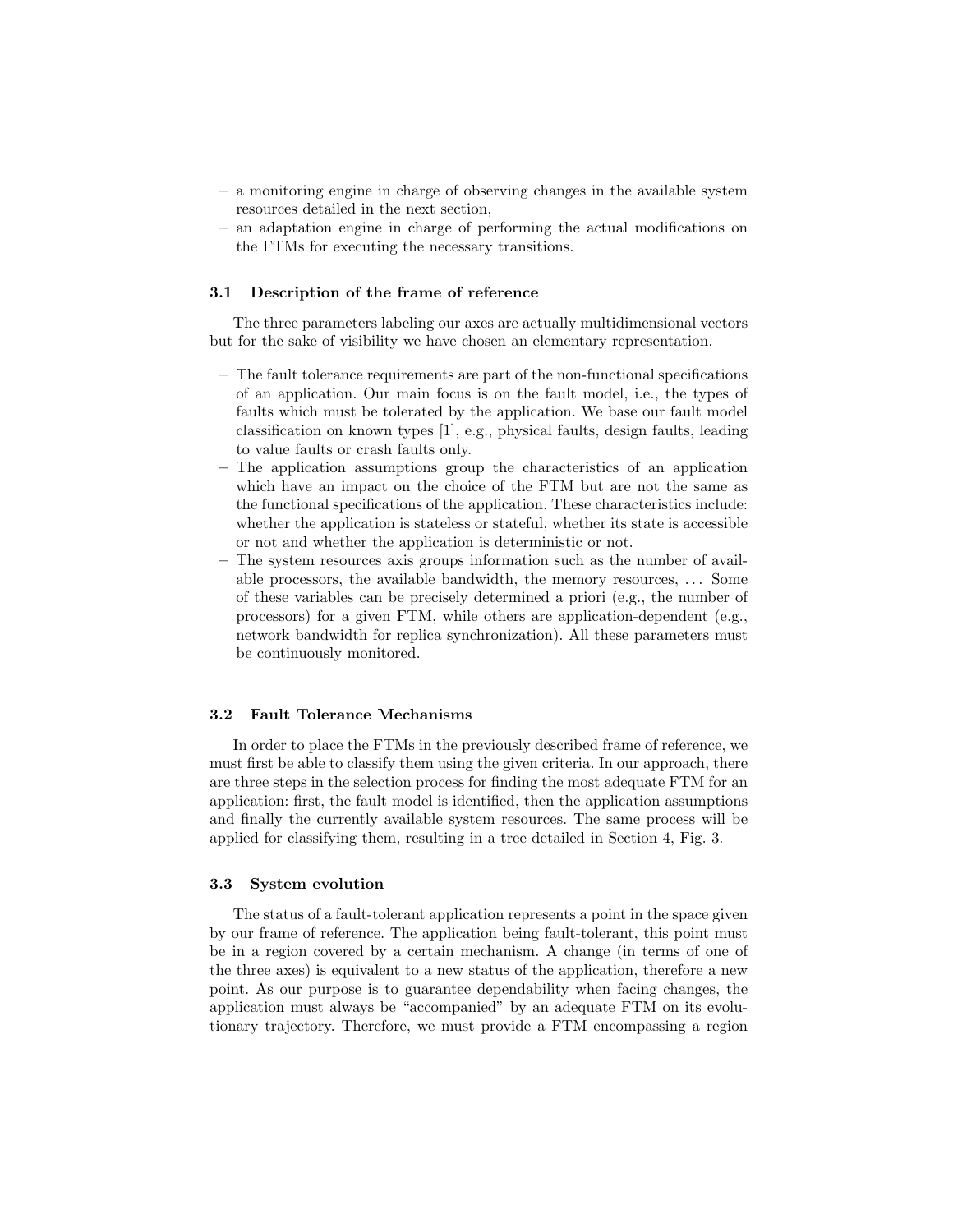

Fig. 3. Classification of fault tolerance mechanisms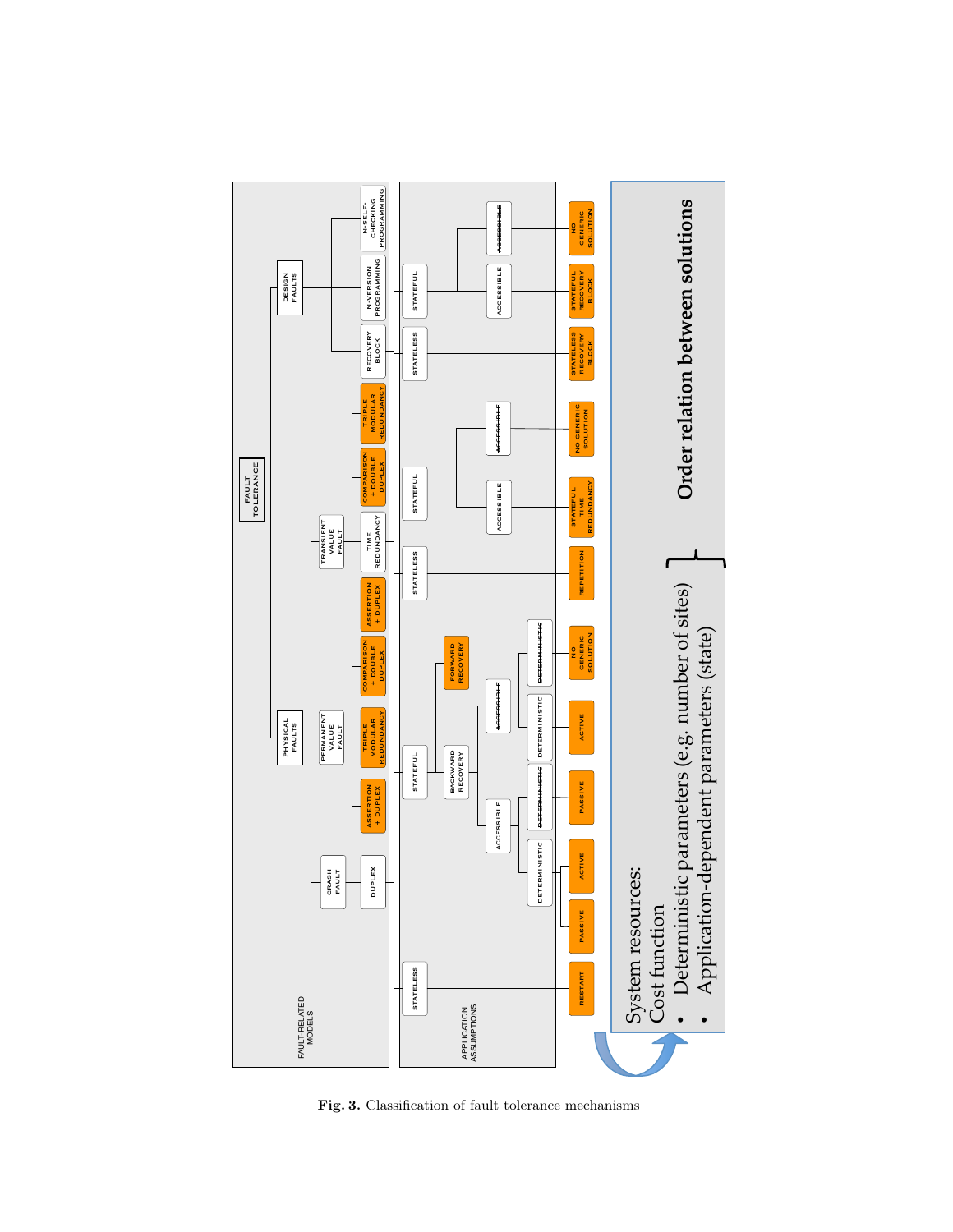which contains the new point. We must design and build our FTMs in view of such transitions and adaptations. The "distance" (as will be defined later on in Section 4.4) between two mechanisms as represented in our frame of reference should be equivalent to the difference between their implementations. If the new mechanism is close to the old one, we should be able to generate it through minor adjustments. The transition between distant mechanisms will most likely demand more complex modifications or even complete replacement.

The planned development process for achieving the smooth and safe transition between FTMs consists of the following elements:

- a complete classification of the FTMs we intend to use;
- a method for describing and storing the architecture of FTMs;
- a set of tools allowing us to develop applications which are easily reconfigurable at runtime;
- one or several algorithms for performing the transition between mechanisms.

The next section describes each stage of this process.

#### 4 Development Process

#### 4.1 Classification of fault tolerance mechanisms

We classified the FTMs according to the three groups of criteria, which were already described. This led to the tree-graph representation from Fig. 3, where the nodes represent our criteria and the leaves represent the mechanisms. It only gives a partial classification because the layer corresponding to the system resources criteria is not included. For the time being, we consider that this axis gives an order relation between mechanisms as certain costs in terms of resources can be associated with each one. We can say, for instance, that active replication is more demanding in terms of CPU operations than passive replication, as all requests are processed at all replicas. More precisely, some parameters depend on the used strategy (e.g., number of sites) while others are application-dependent (state size, synchronization frequency, checkpoint size), the latter being used to determine the cost function (for bandwidth usage, for instance).

The FTMs we are considering are well-established solutions for certain usecases/scenarios. This has led us to the concept of design patterns for fault tolerance (Fault Tolerance Design Pattern  $-$  FTDP), by drawing a parallel with the design patterns from software engineering. Therefore, each leaf of the tree in Fig. 3 represents a FTDP and also a more accurate view than the one in Fig. 1 as here we refine the axes variables and labels.

# 4.2 Description of design patterns for fault tolerance

Each FTDP1 has an associated software architecture. In order to operate a transition between them, we must be able to manipulate the architecture through

<sup>&</sup>lt;sup>1</sup> Recall that FTDP stands for Fault Tolerance Design Pattern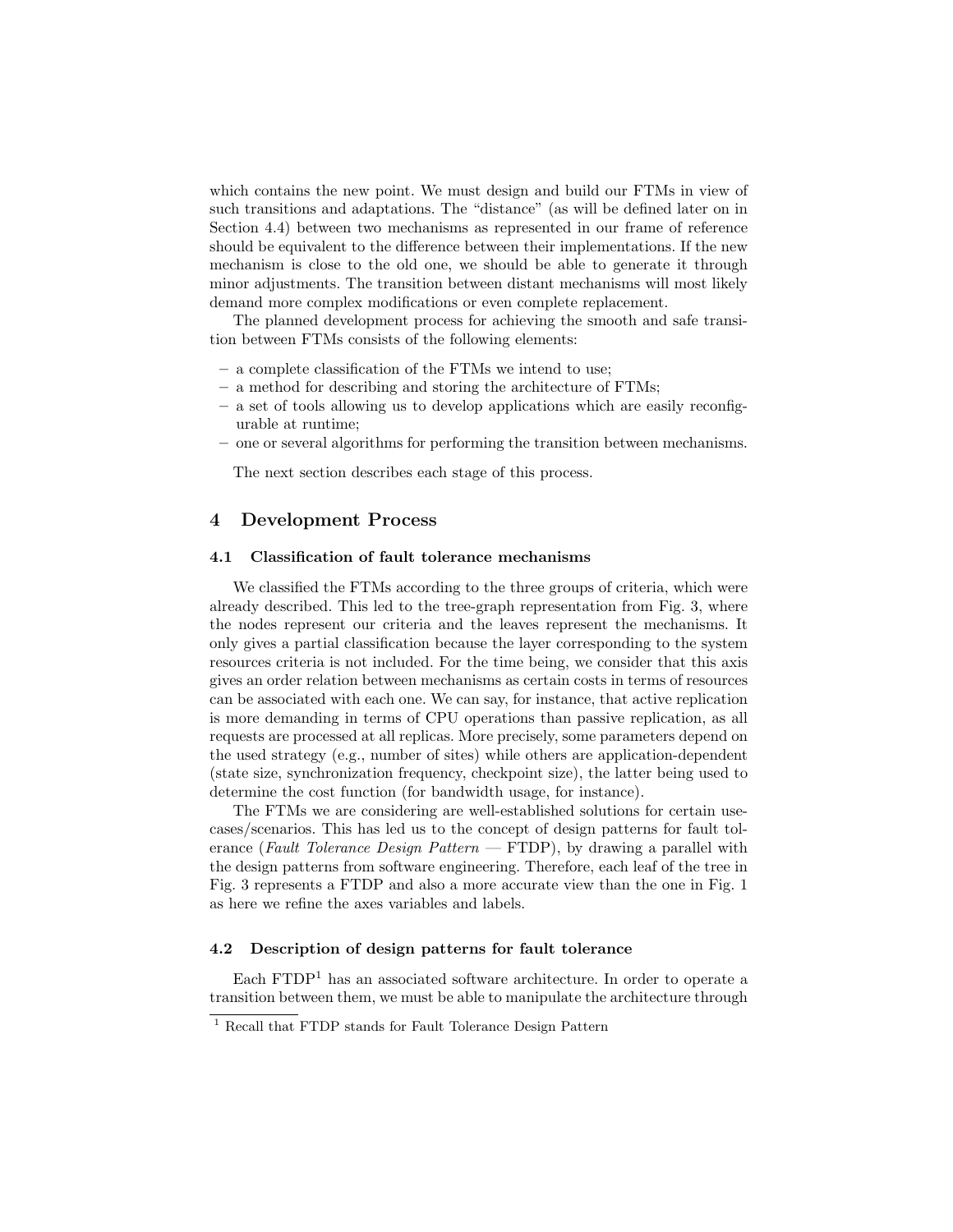its description file. This is a crucial step because from the descriptions of two design patterns A and B, we must be able to easily "compute"  $A \cap B$ ,  $A/B$  and  $A \setminus B$ , if we are to perform mechanism replacement at a finer grain, as further discussed.

A decision must be taken regarding what needs to be stored off-line, before the application executes. One idea would be to describe the architecture of all the FTDPs we intend to use and store these files. Another idea would be to group closely related design patterns, choose the most "representative" one for each class and store its description as well as describe the strategy for passing to another one.

An ADL, such as ACME [11], can be used for describing these architectures. ADLs facilitate the construction of models in which the architecture of a system is described as a composition of components and connectors. Some of them also include properties and constraints which can be placed on those entities. The use of an ADL enables us to reason about a software architecture during the specification stage. In order to maintain this reasoning consistency at runtime, we will use a component-based middleware for implementing the system. This stage is detailed in the next subsection.

#### 4.3 Runtime support and reconfiguration

A design principle that is commonly accepted in the area of reconfigurable systems is the use of component-based technologies (CBSE) [6] for developing the management framework. CBSE middleware provide means to develop and run software as a graph of interconnected components. Applications built using a component-based middleware consist of components and connectors and can be modified at runtime by using the methods provided by the middleware for stopping, unbinding, binding and starting components. In this paper, this technology will be used to implement FTDPs whereas the application will be seen as a black box.

As there are many available platforms, during this project stage we will focus on finding a component-based middleware tailored to our needs. It should provide runtime reconfiguration facilities, have a small memory footprint, suiting target systems such as smart sensors with limited resources and provide the right level of design complexity for our problem. A first step in this direction will be to define a minimal set of instructions we need for our reconfigurations, detailed in the next section.

#### 4.4 Transitions between mechanisms

A crucial point concerns the granularity of the reconfiguration. There are two obvious approaches for replacing a FTM with another one:

- an atomic approach: the old mechanism is replaced by the new one,
- a differential approach: transition operates at a finer level by adding/removing components corresponding to the difference between the two mechanisms.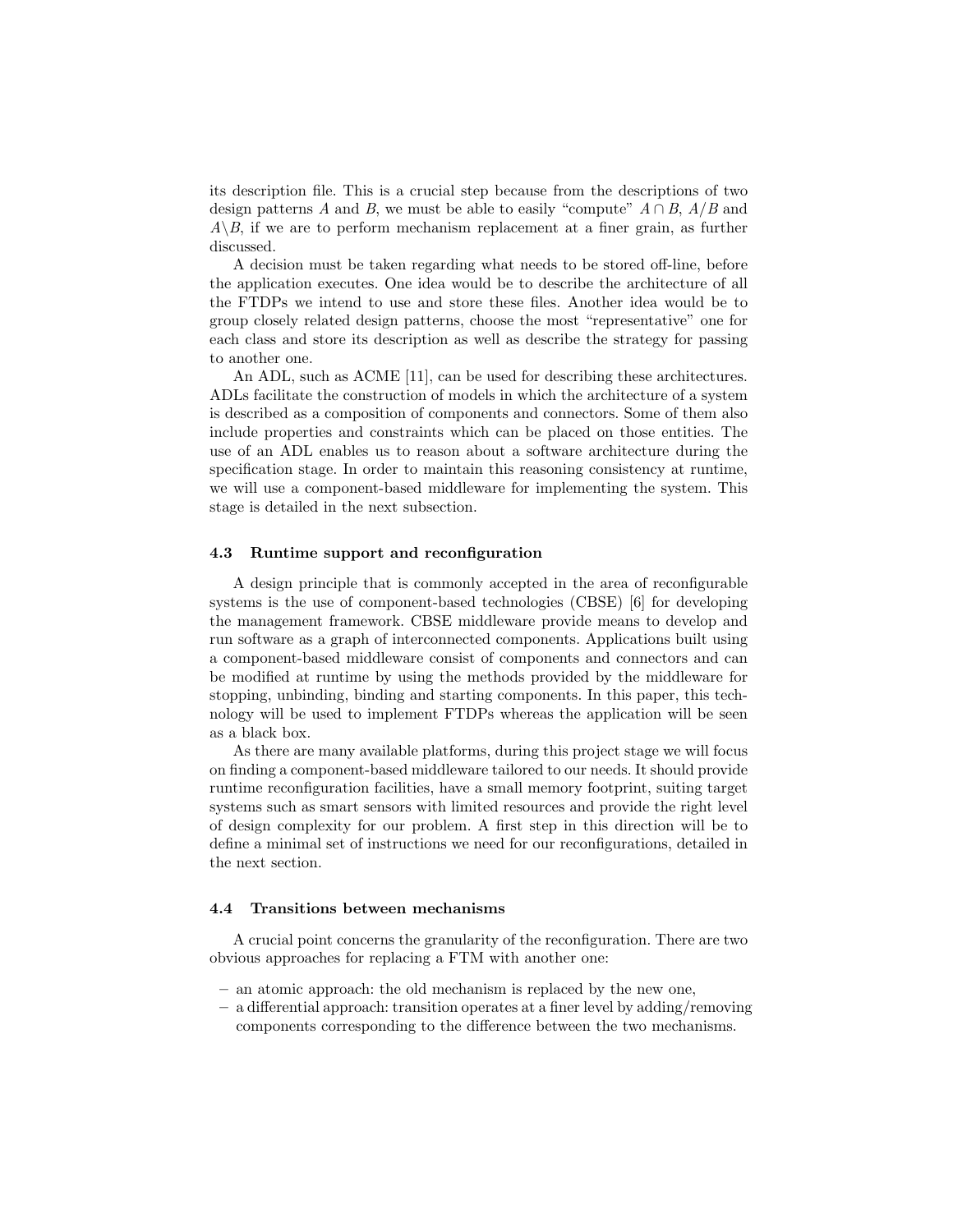The distance between the two mechanisms plays an essential part in the choice of the approach. The function for computing this measure is, intuitively, the sum of three basic distances, namely application assumptions, fault model complexity and number of components to be changed. Regarding application assumptions, a stateless deterministic application has an associated weight lower than a stateful non-deterministic application. Regarding fault model complexity, design patterns that tolerate crash faults have a lower complexity than design pattern that tolerate design faults. However, the most influencing parameter of this distance is the number of components to be changed between two component-based implementations of fault tolerance mechanisms.



Fig. 4. Transition between FTMs using a minimal CBSE support

The transitions between mechanisms will most likely be described through state-machines. The algorithms behind the transitions could lead to design patterns for system evolution.

The transition algorithm is executed by the adaptation engine represented in Fig. 2 and based on a minimal interface enabling components to be manipulated at runtime (see Fig. 4). Our final aim is to define the minimal interface required to install a component at runtime within a software configuration. Such an interface consists of at least four operations to manipulate components and bindings/connections: stop, start, bind, unbind. It also needs customized, userdefined methods like setState and getState operations for stateful objects. The stop operation is certainly more subtle than the others: its semantics is "stop after termination of all operations in progress". This means that all input requests are queued while requests already in progress terminate.

Moreover, any algorithm that performs an online adaptation of a mechanism based on a CBSE middleware must rely on the notion of transaction: when a transition from a design pattern to another one is triggered, the different components that have to be replaced must be changed on an all-or-nothing approach, i.e., the set of basic replacements must be encapsulated in a global transaction — when all components are modified, then the modification can be committed; in case of a single failure, the whole transaction is rolled back.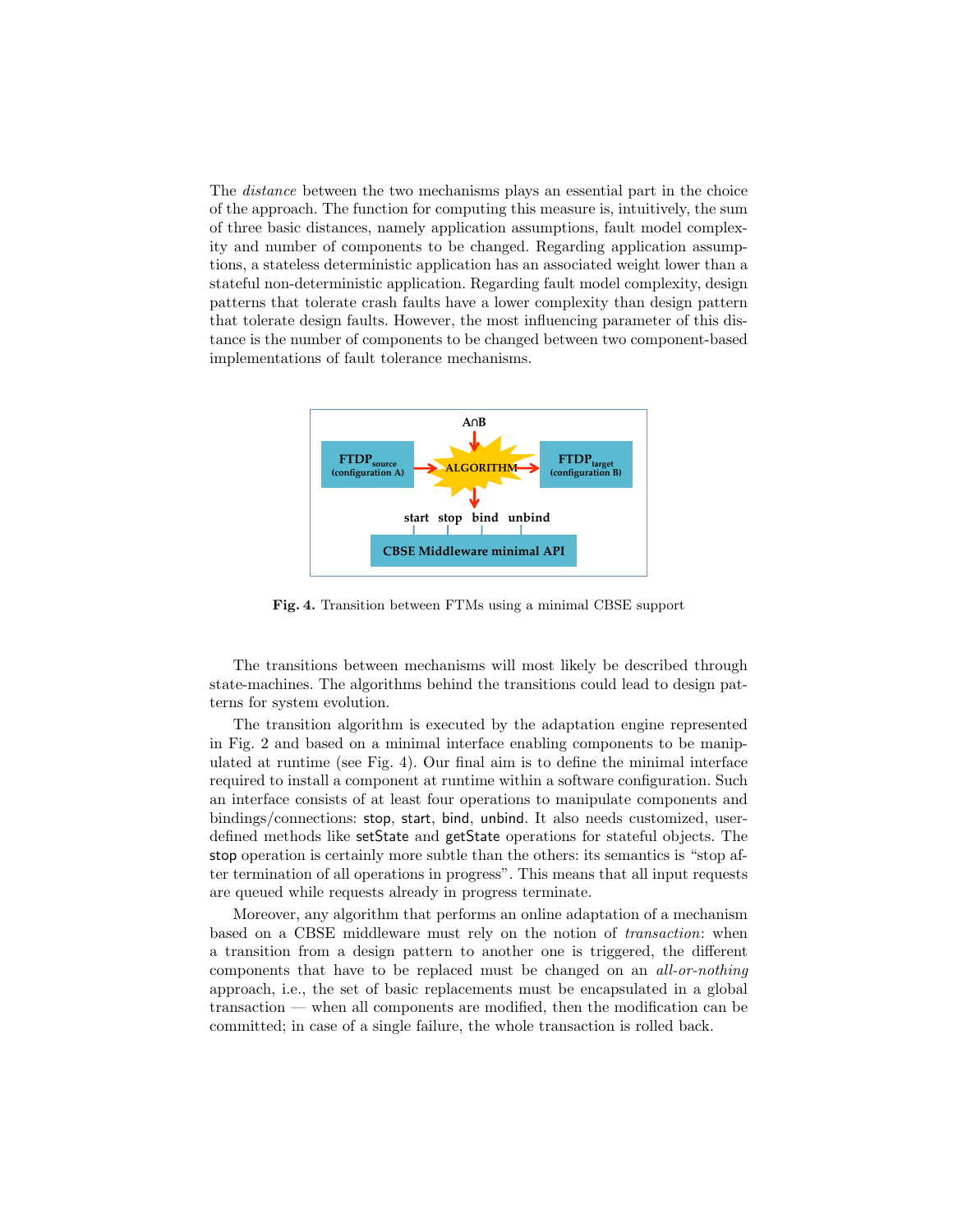### 5 Case Study

The detailed classification of our FTMs given in Fig. 3 is the basis for their adaptation2 . Any final FTDP is associated to a software architecture, i.e. the FTM, ideally a component graph. Our final aim is to examine various transitions of the change model. This will consist in choosing a starting point, a destination point and several intermediate points, which all represent system state regions, associating the most adequate FTM to each one, and develop algorithms to perform safe transitions between mechanisms.



Fig. 5. DUPLEX/STATEFUL subtree

The FTDPs, more precisely their architectural description (component view) is the basis for a first analysis of the adaptation. Starting from one mechanism, called  $\text{FTDP}_{source}$ , the work consists in analyzing the changes to be performed to reach another mechanism, called  $\text{FTDP}_{target}$ . For each transition between  $\text{FTDP}_{source}$  and  $\text{FTDP}_{target}$ , an algorithm has to be defined off-line to perform the change. This algorithm thus takes two configurations derived from the design descriptions given as inputs and performs the operation using the API of a CBSE middleware providing control over the components' lifecycle and bindings.

As an illustration, let us consider two variants of duplex strategy, namely a passive replication design pattern as a  $\text{FTDP}_{source}$ , and an active replication design pattern as a  $\text{FTDP}_{\text{target}}$  (see Fig. 5). Passive replication is a checkpointingbased fault tolerance strategy for crash faults, with only one replica processing requests (PBR, Primary Backup Replication model). Active replication, in this case, is a semi-active fault tolerance strategy for crash faults, with both replicas processing requests and only one delivering output messages (LFR, Leader-Follower Replication model) (see [17]). Here, we consider simplified implementations of both strategies we developed in UML using RSA (IBM Rational Software

<sup>&</sup>lt;sup>2</sup> Notice that the rightmost leaf indicates that an ad-hoc solution must be defined, relying on a roll-forward recovery approach, i.e., defining intermediate valid states in the computation from which the application can restart.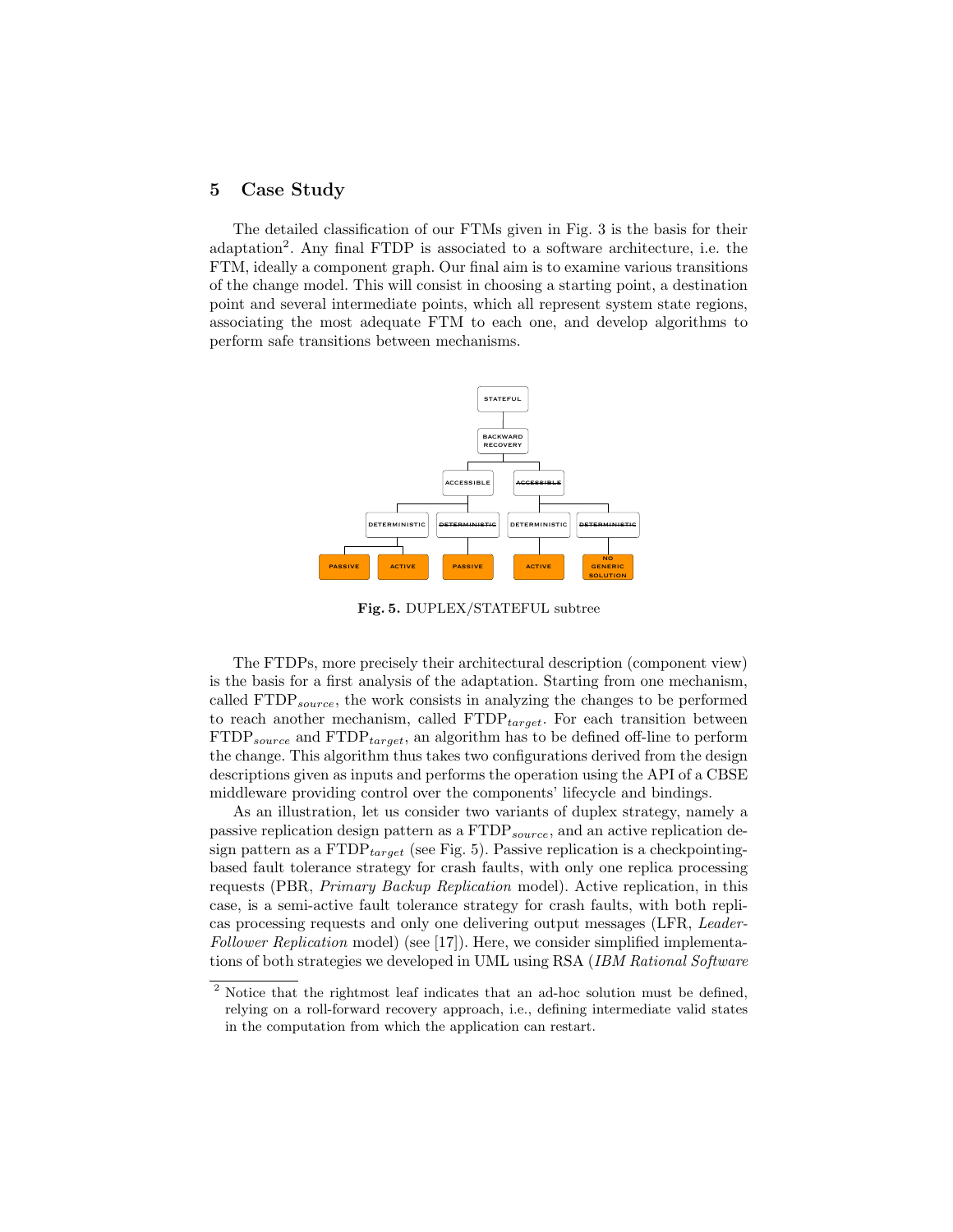Architect) tool. The complete design has been created and the passive replication strategy is described by the class diagram shown in Fig. 6. We assume that objects can be mapped to components to enable easy manipulation at runtime. In the design provided here, we consider the following objects mapped to components: ProxyServer, Communication, Server (ServerPBR), DuplexProtocol, RemoteCall and the Client.

The proposed simplified design perfectly illustrates our method, i.e., it entails minimal modifications to execute a transition to an active replication strategy. The distance being small in this case, the transition corresponds to replacing the DuplexProtocol component implementing the PBR model with a DuplexProtocol component variant implementing the LFR model instead. The DuplexProtocol component performs the main operation of the passive replication strategy (run method), by getting the state of the server using the CaptureState method inherited from ServerPBR. The LFR variant of DuplexProtocol activates the requested server method and synchronizes with the follower.

With respect to the state of the protocol, i.e., either the DuplexProtocol is stateless or stateful, a transfer function must be activated to initialize the new DuplexProtocol component. In our case, to simplify implementation, we considered it stateless. Notice that this assumption greatly simplifies switching, as explained in [8].

#### 6 Related works

As already mentioned in Section 1, one of our first areas of interest was Autonomic Computing (AC), more precisely self-healing systems, i.e., systems which are able to repair themselves. However, as [22] also points out, many of the "hot" issues within AC have been at the core of other disciplines, e.g., fault tolerant computing and artificial intelligence for a long time. The novelty lies in the "holistic aim" of regrouping all relevant research areas in this common project. Focusing on the intersection between AC and fault tolerance computing, which is our main research axis, the same author, in [23], reaches the conclusion that dependability and fault tolerance are not only "specifically aligned to the self-healing facet" of AC but, on a closer view, "all facets of Autonomic Computing are concerned with dependability" (i.e., self-configuration, self-optimization and self-protection as well).

A complex example of (re)configurable framework which also touches the areas of ubiquitous systems, AC and fault tolerant computing is Gaia [19], which builds on the core concept of active spaces. Heterogeneous devices, such as PCs, sensors, smart-phones, blend in the environment and interact with the user through a uniform interface. A method of adding an autonomic dimension to this framework is the use of a planner from the field of artificial intelligence, as presented in [18], which has the role of creating a path between the current state and a goal state given by a user or by a developer. This planner can be considered analogous to our transition algorithm. In [3], the authors add a fault tolerance dimension to Gaia by emphasizing the importance of dependability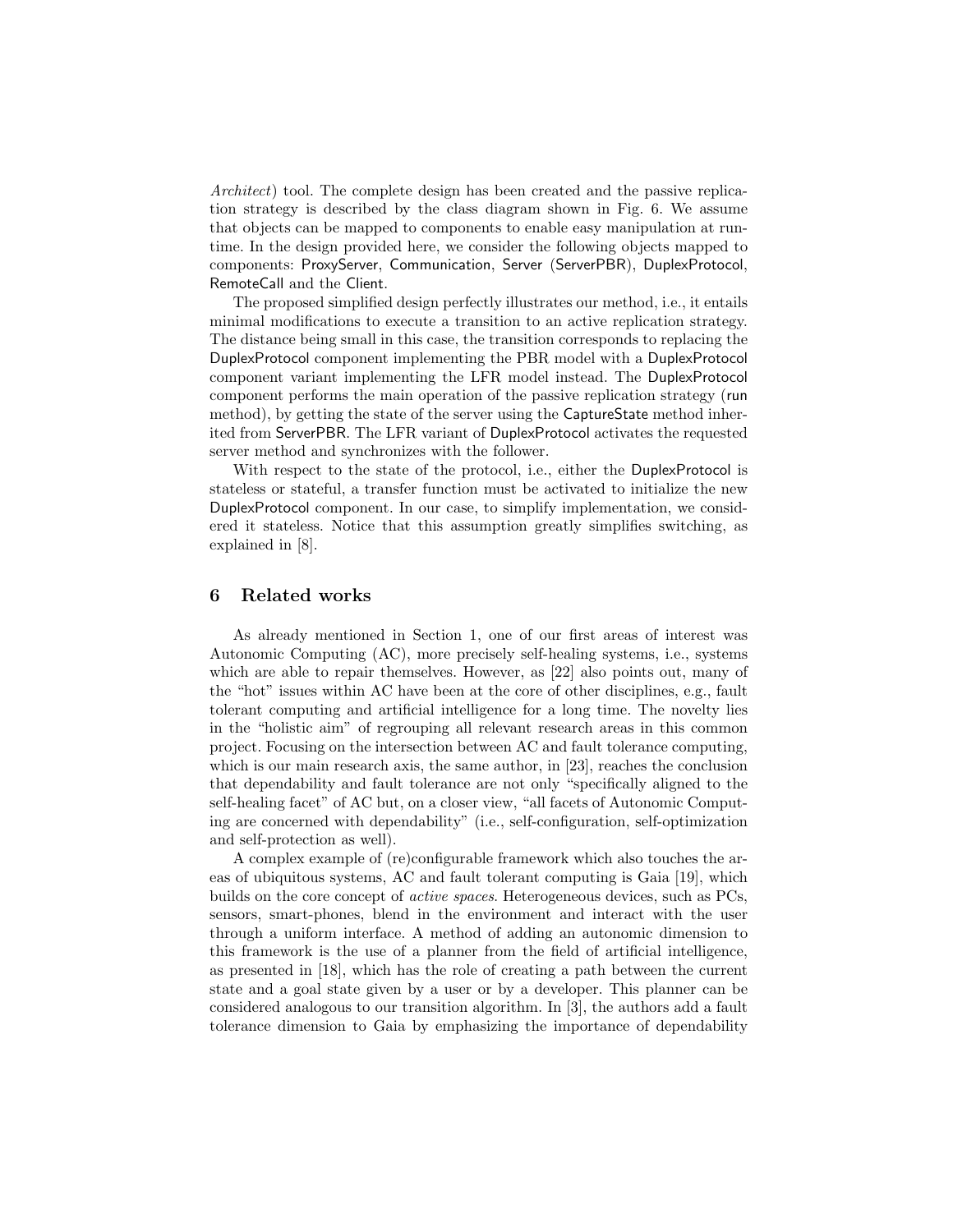

Fig. 6. UML class diagram for passive replication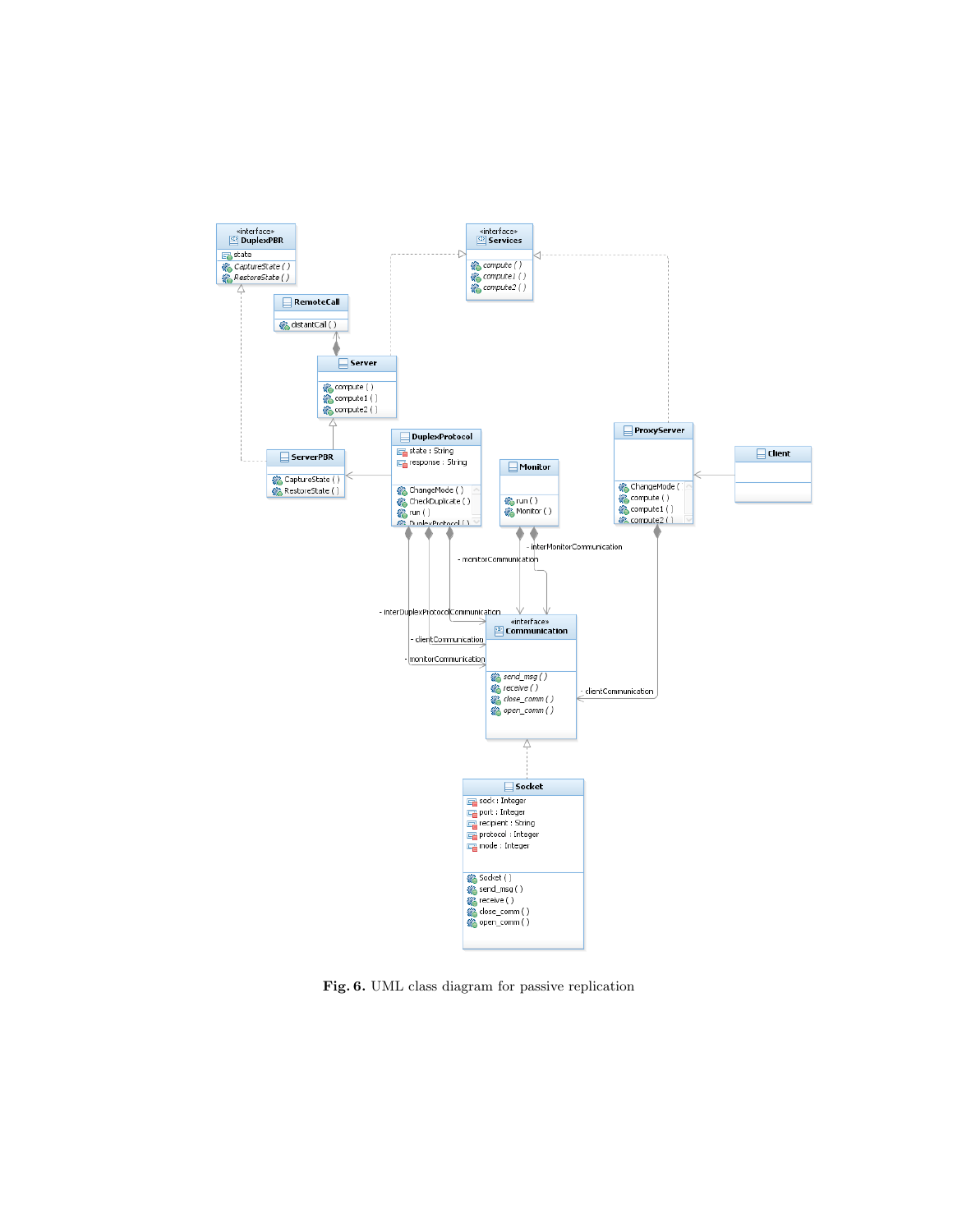in pervasive systems i.e. systems which interact closely with the users, possibly even in a healthcare context. They only endow Gaia with the property of tolerating fail-stop faults. Although this framework tries to cover issues from many areas including dependable computing, the proposed solution appears to be closely linked to an underlying operating system called 2K, the case studies focus only on managing media presentations with a basic support for fault tolerance. RUNES (Reconfigurable Ubiquitous Networked Embedded Systems) [5] is also a project addressing several of the areas mentioned above: it is an easily tailorable middleware component framework for resource-constrained systems (e.g., sensor networks) which aims at the reconfiguration of heterogeneous systems. The scenario they address in [4] involves fire management in a road tunnel that is instrumented with sensors and actuators communicating with devices such as PDAs belonging to firemen.

In the area of reconfigurable software architectures, RAINBOW [11] builds on the use of architectural models for problem diagnosis and repair. The proposed framework includes a monitoring layer composed of two types of entities, namely probes which gather basic data from the running system and gauges which perform computations on the data in order to obtain measures of the system properties. An architecture manager is in charge of maintaing the architectural model at runtime and of verifying that the constraints on the system elements are maintained. The project is very complex as it englobes a very expressive ADL called ACME [10], already cited, a system in charge of verifying constraints, called ARMANI, a library of gauges, etc. The idea of placing an ADL on top of a CBSE middleware, as we intend to do, is the topic of [2], in which the authors describe their experience in associating an enriched version of ACME with the OpenCOM middleware for providing programmed and ad-hoc changes at runtime while maintaining certain constraints. Drawing the parallel between the entities described by the ADL and those provided and manipulated by the CBSE will also be an important step in our research.

Although there are a lot of available component-based platforms, not all of them are equally suitable for runtime reconfiguration and for dealing with selfhealing. In [21], the authors identify the necessary runtime abstractions that a component model must include in order to efficiently support an autonomic adaptation service. What we need is not a component model which merely allows runtime reconfiguration but one which is designed for it. An example is [20] which builds, as RUNES, on the idea of a basic runtime kernel and a variety of additional services in the form of modules which can be plugged in. A fertile source of inspiration are the projects aimed at providing reconfiguration/adaptation properties to wireless sensor networks such as the works described in [24], [25] and [26] which present a middleware for wireless sensor networks and a component model enabling fine-grained adaptation.

The idea of creating design patterns for fault tolerance based on meta-level architectures and fault tolerance mechanisms is also described in [15]. [13] presents reflective design patterns implementing the separation of concerns as well as a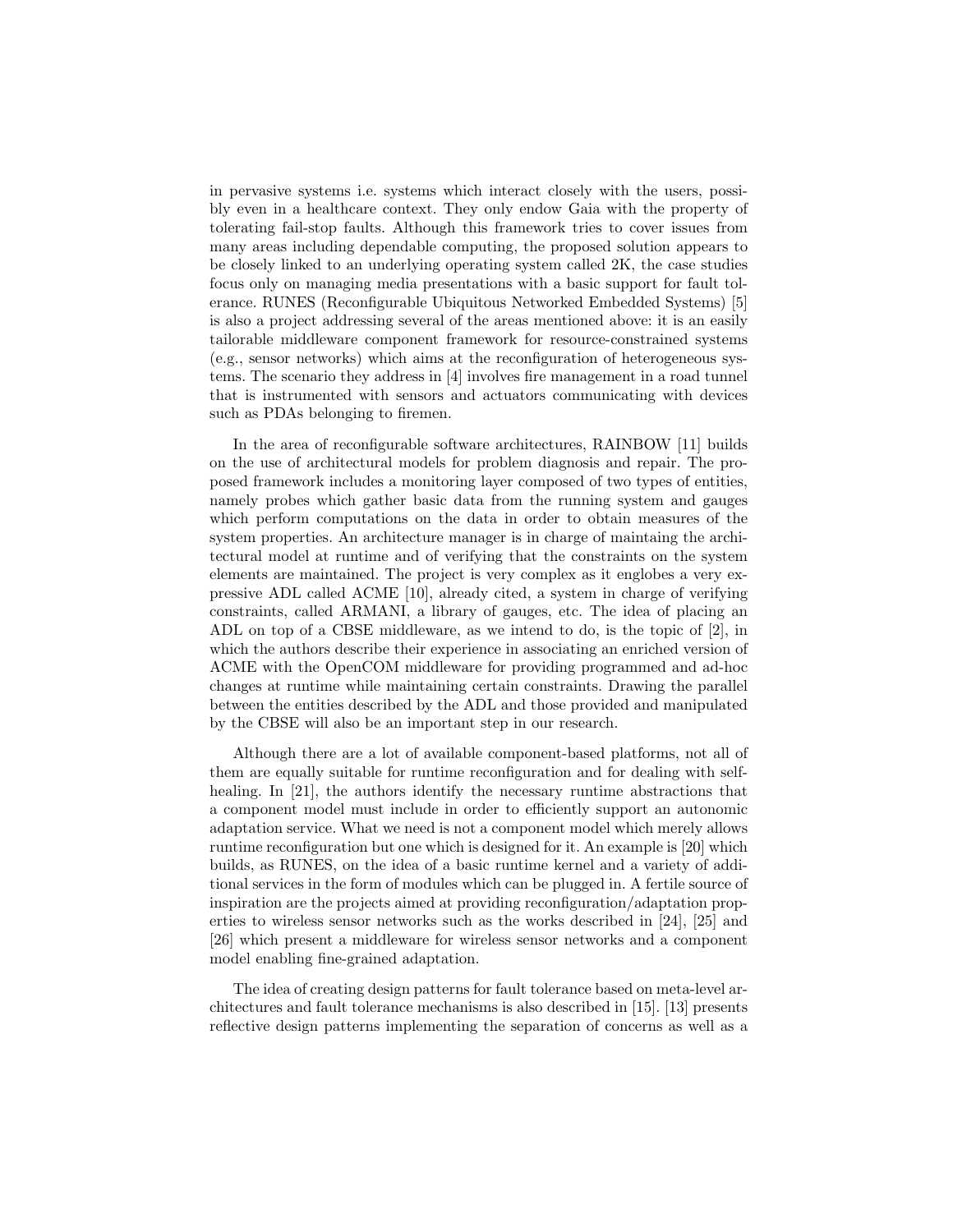hierarchy of design patterns in the form of a tree-graph where each level acts as a refinement step.

## 7 Conclusion and perspectives

In this paper, we presented our approach to design and implement *resilient* systems, i.e., systems meant to cope with continuous evolution while guaranteeing dependability. Hence, our work lies at the intersection of three research domains, namely Fault Tolerance, Autonomic Computing and Ubiquitous Systems.

To that aim, we propose to represent various dependability-related attributes of the system in a three-axes space. Interestingly, this space allows us to link application and dependability-related context with fault tolerance strategies. More precisely, we classified classical fault tolerance patterns with regards to this space, and showed how every fault tolerance pattern defines a region in this space.

In this formalism, the evolution of the system can be represented as a path in this space, and evolution induces modifications of fault tolerance strategies, as derived from our classification of fault tolerance patterns.

To illustrate our method, we show, on a simple active to passive replication evolution, how we can provide an algorithmic solution of this evolution, based on a simplified UML description of such replication strategies.

To go further this simple example, we are currently investigating the possibility to automatically link fault tolerance design patterns (such as the one provided in UML) to component-based technologies (CBSE) for developing the management framework. Using such approach will allow us to define precise algorithms for adaptation, and will ease the development of a generic framework for adaptation of dependable systems.

### References

- 1. Algirdas Avizienis, Jean-Claude Laprie, Brian Randell, and Carl Landwehr. Basic concepts and taxonomy of dependable and secure computing. IEEE Trans. Dependable Secur. Comput., 1:11–33, January 2004.
- 2. T. Batista, A. Joolia, and G. Coulson. Managing dynamic reconfiguration in component-based systems. Software Architecture, pages 1–17, 2005.
- 3. S. Chetan, A. Ranganathan, and R. Campbell. Towards fault tolerance pervasive computing. Technology and Society Magazine, IEEE, 24(1):38–44, 2005.
- 4. P. Costa, G. Coulson, R. Gold, M. Lad, C. Mascolo, L. Mottola, G.P. Picco, T. Sivaharan, N. Weerasinghe, and S. Zachariadis. The RUNES middleware for networked embedded systems and its application in a disaster management scenario. 2007.
- 5. P. Costa, G. Coulson, C. Mascolo, L. Mottola, G.P. Picco, and S. Zachariadis. Reconfigurable component-based middleware for networked embedded systems. International Journal of Wireless Information Networks, 14(2):149–162, 2007.
- 6. G. Coulson, G. Blair, P. Grace, F. Taiani, A. Joolia, K. Lee, J. Ueyama, and T. Sivaharan. A generic component model for building systems software. ACM Transactions on Computer Systems (TOCS), 26(1):1–42, 2008.